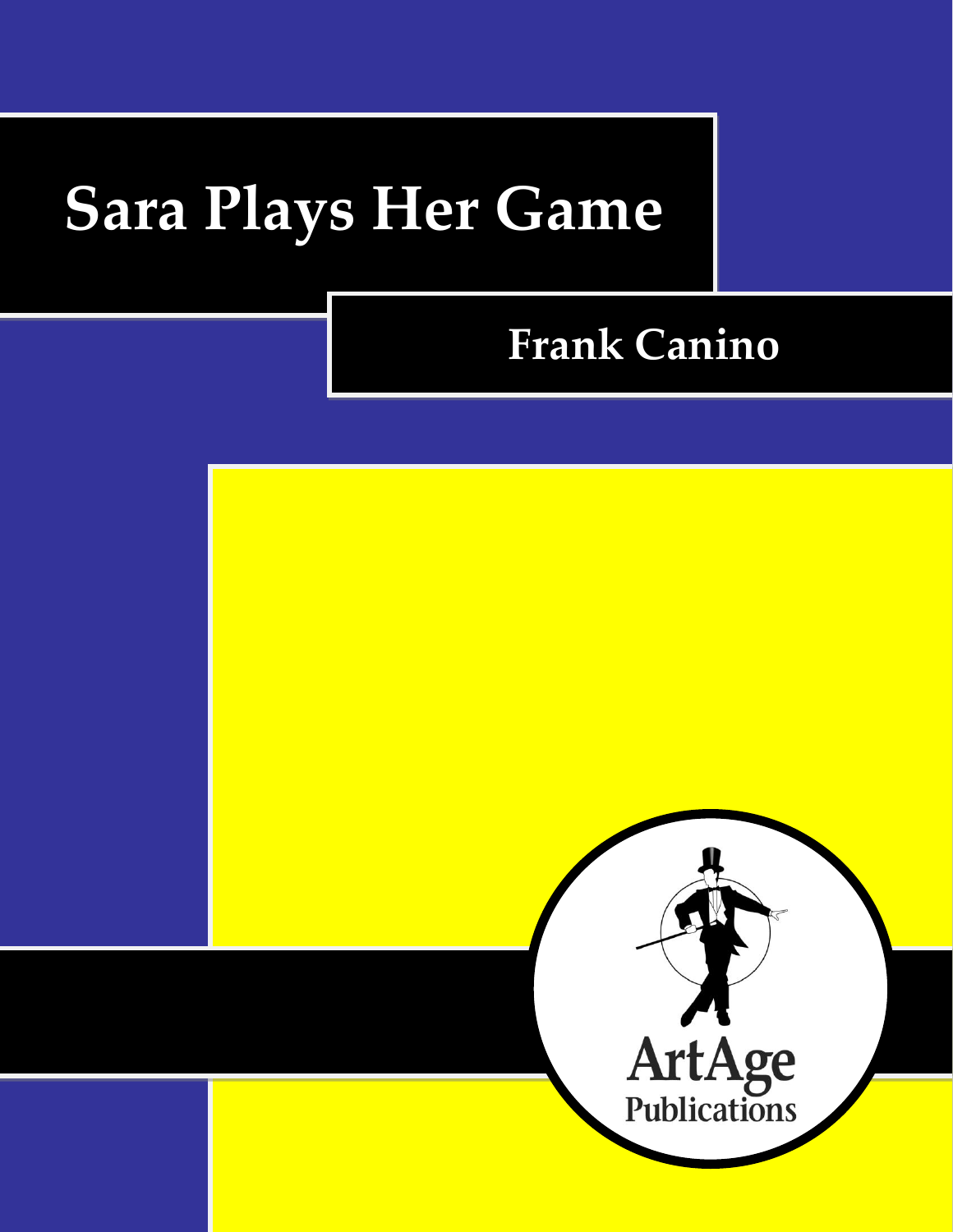

ArtAge supplies books, plays, and materials to older performers around the world. Directors and actors have come to rely on our 30+ years of experience in the field to help them find useful materials and information that makes their productions stimulating, fun, and entertaining.

ArtAge's unique program has been featured in Wall Street Journal, LA Times, Chicago Tribune, American Theatre, Time Magazine, Modern Maturity, on CNN, NBC, and in many other media sources.

ArtAge is more than a catalog. We also supply information, news, and trends on our top-rated website, www.seniortheatre.com. We stay in touch with the field with our very popular e-newsletter, Senior Theatre Online. Our President, Bonnie Vorenberg, is asked to speak at conferences and present workshops that supplement her writing and consulting efforts. We're here to help you be successful in Senior Theatre!

# *We help older performers fulfill their theatrical dreams!*

ArtAge Publications Bonnie L. Vorenberg, President PO Box 19955 Portland OR 97280 503-246-3000 or 800-858-4998 bonniev@seniortheatre.com [www.seniortheatre.com](http://www.seniortheatre.com/)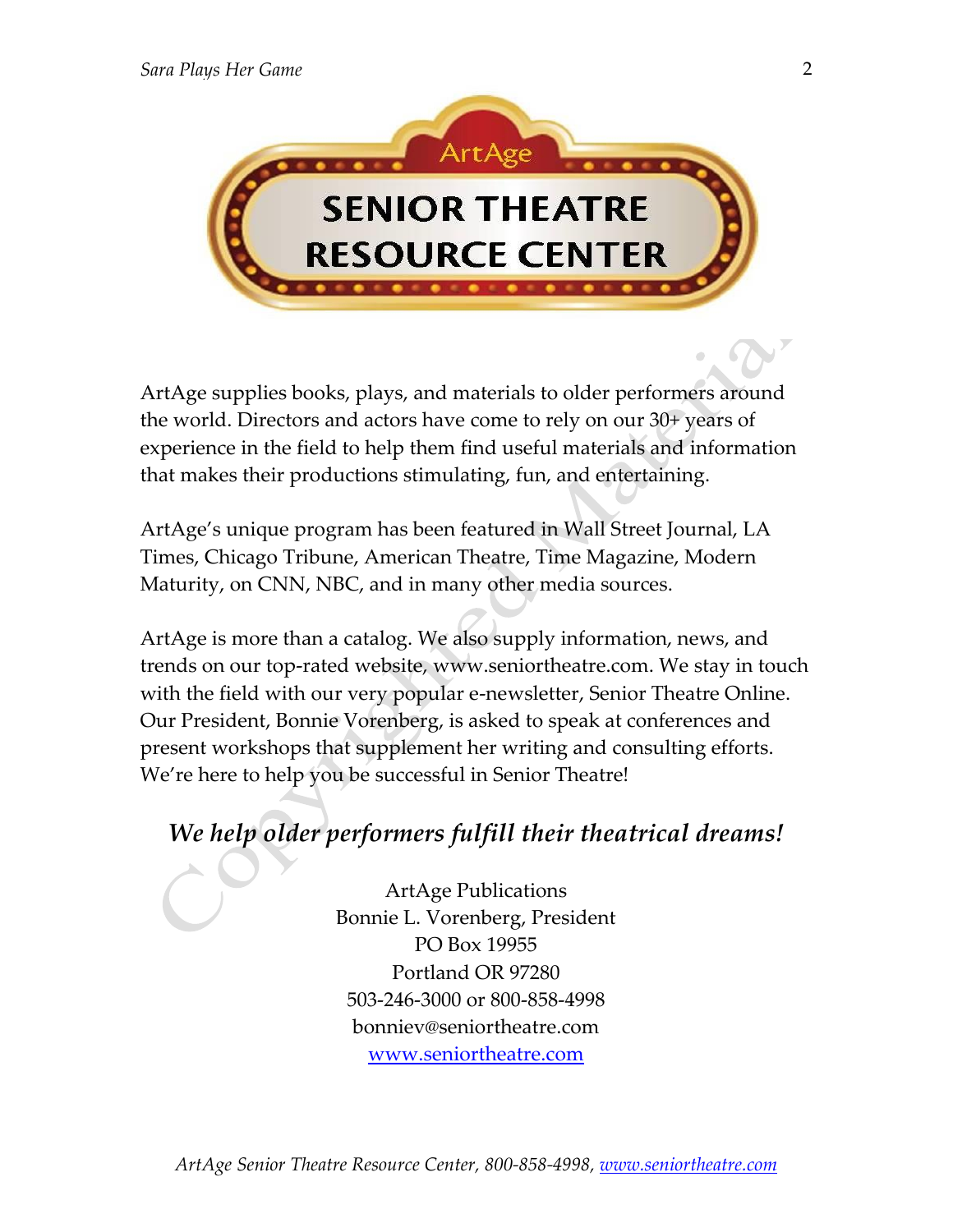### **NOTICE**

**Copyright:** This play is fully protected under the Copyright Laws of the United States of America, Canada, and all other countries of the Universal Copyright Convention.

The laws are specific regarding the piracy of copyrighted materials. Sharing the material with other organizations or persons is prohibited. Unlawful use of a playwright's work deprives the creator of his or her rightful income.

**Cast Copies:** Performance cast copies are required for each actor, director, stage manager, lighting and sound crew leader.

**Changes to Script:** Plays must be performed as written. Any alterations, additions, or deletions to the text must be approved.

**Permission to Film:** Rights to produce, film, or record, in whole or in part, in any medium or in any language, by any group amateur or professional, are fully reserved.

**Royalty:** Royalties are due when you perform the play for any audience, paying or non-paying, professional or amateur. This includes readings, cuttings, scenes, and excerpts.

The royalty for amateur productions of this show is posted online. It is payable two weeks prior to your production. Contact us for professional rates or other questions. Royalty fees are subject to change.

Insert the following paragraph in your programs:

*Performed with special permission from ArtAge Publications' Senior Theatre Resource Center at 800-858-4998, [www.seniortheatre.com.](http://www.seniortheatre.com/)*

Copyright 2013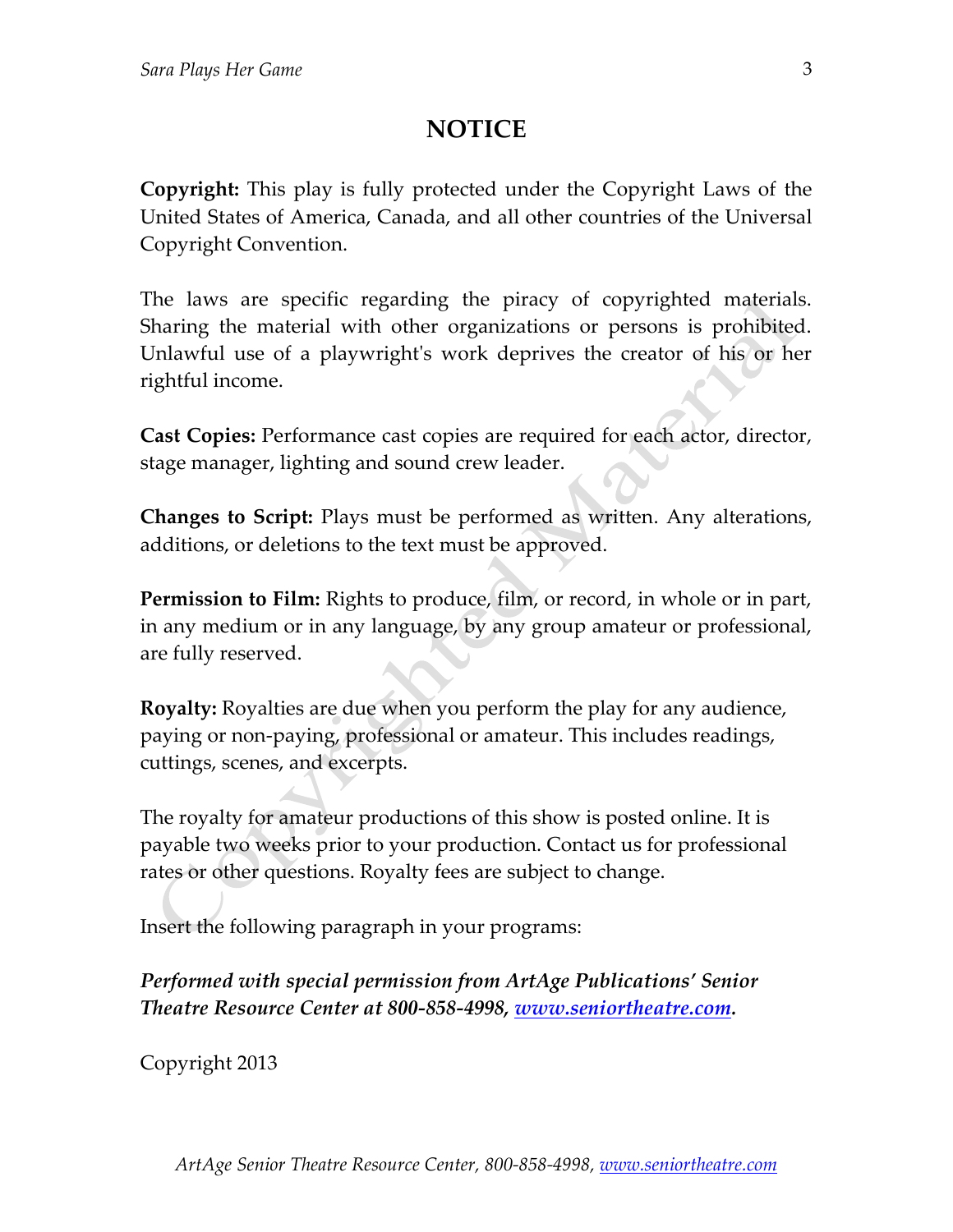#### SARA PLAYS HER GAME

#### by

#### Frank Canino

MADAME SARA JOEL: Early 60's, beautifully dressed and coiffed in the manner of a lady of Paris from the previous generation. Her Parisian accent is still pronounced, but her English is perfectly articulated. She has style, charm, and is not above flirting with her students. She enjoys being a delightful--if somewhat unorthodox--teacher as she conducts a one-on-one session with a student.

> Place A Berlitz Language School, somewhere in the USA.

> > Time 1995 or thereabouts.

Setting: *A room in a Berlitz Language School. The setting can be as realistic and detailed as your budget will allow. But all that is required are two chairs: one for SARA and the other for the student.*

At Rise: *SARA enters through the audience, murmuring "Bon Jour" as she greets people*  in passing. The following moment should be an improvisation: SARA asks for her *student to come forward and take his/her chair for the next French lesson. She will tease, wheedle or charm an audience member to play the student, which only require him/her to sit in the chair and pronounce the word for the start of the lesson. SARA settles the student at ease in the chair and starts the class.*

SARA: We begin, yes? *(Enunciating clearly*) Jeu...Jeu! *(The student does not pronounce it correctly. Sara gently corrects him/her.)* No, not "Jew." A Jew is a member of the Hebrew people. Like me. Je suis Juive. *(Translation: I am a Jew)*. But "jeu"--lips like this, mon cher--means a game. All kinds. Your hockey...tennis...and love. For me it has a special meaning, which I had to learn when I was a child in the war. Believe me, my life was wonderful then: living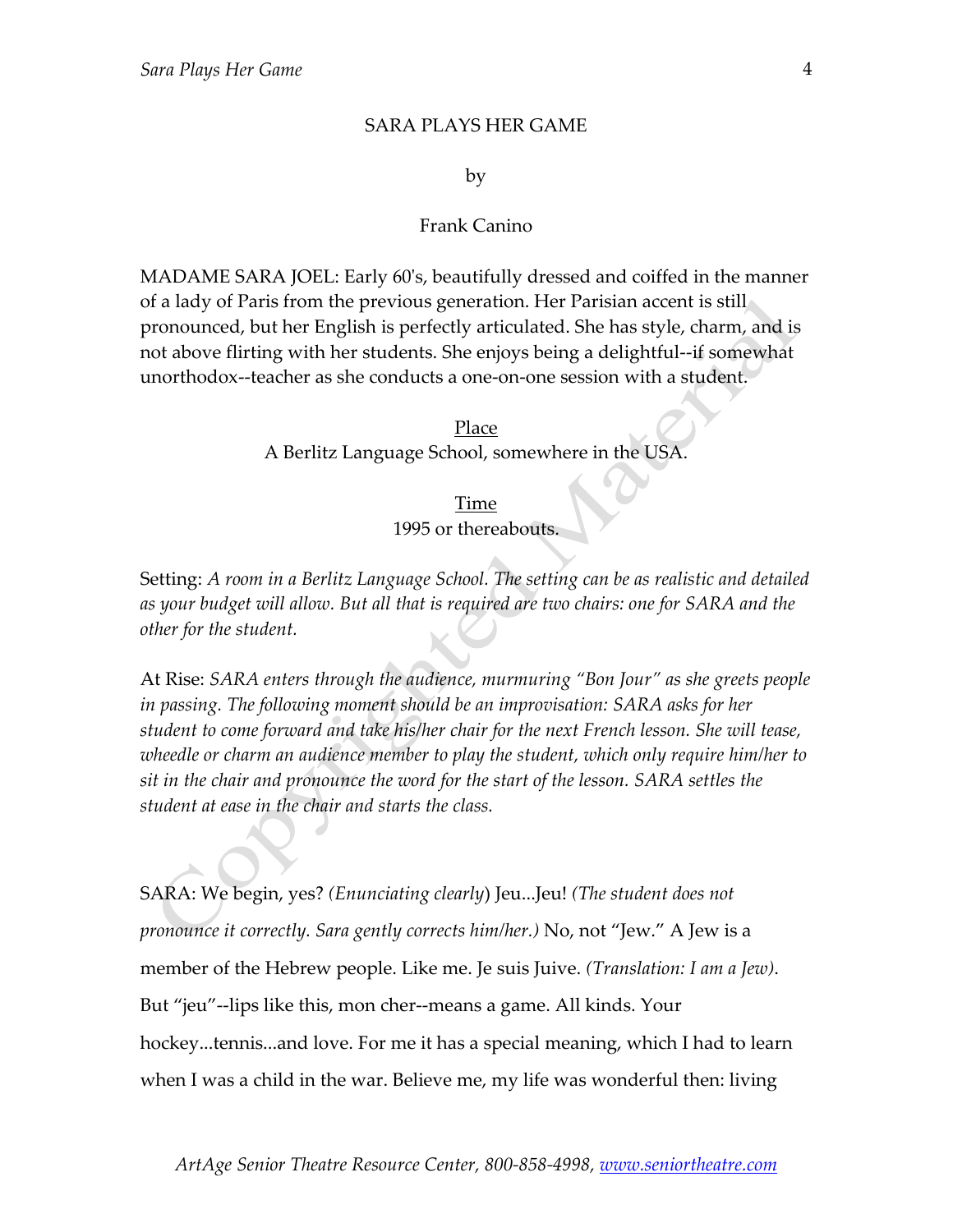behind my father's shop on the rue St. Severin. "Richard Joel, Antiquites." He was an artist who made picture frames and sold antiques. So I grew up with such beauty, new and old...my father's paintings...statues and portraits. And my mother, Lea, singing operetta, while she flirted with the customers--which drove Papa mad. They quarreled when they were not making love or painting or singing.

But above all--when I was only eight years old--there was my special game. You leave the shop by the back door and turn left on rue St. Severin, then right onto rue de L'Harpe, then left to Place St. Michel for the metro. There he is--St. Michel --the beautiful angel who flies above the fountain, his sword in his raised arm. Pay your fare, then down the long staircase. So many tunnels, so many turns where you can go wrong, get lost. And then the crowd and the noise! But I can read the signs. Behind me--at a distance--my papa says, "Be quiet--be patient with yourself, Sara. You will only win the game if you know the rules and if you keep your head. And it must not be too easy. Or there is no adventure." Always, he is behind me--how do you say?--coaching. Always encouraging, "Listen, Sara, a game must be a little dangerous or it is no fun! No suspense!" Though I had no idea how dangerous this game was.

I always had to be ready to play the game. My coat hung up by the door and the school jumper with the rosary in the pocket, the back sack with the books, the little gold crucifix to hang around my neck--and, of course, my papers with my picture and my new name. Every other day we practice the game, Papa and me. "You must be able to do it alone one day, my Sara," he says. "Without Papa behind you to remind you of everything. Pull down the lever firmly when the train stops. Step carefully onto the platform. Look for the sign that says 'Porte de

*ArtAge Senior Theatre Resource Center, 800-858-4998, [www.seniortheatre.com](http://www.seniortheatre.com/)*